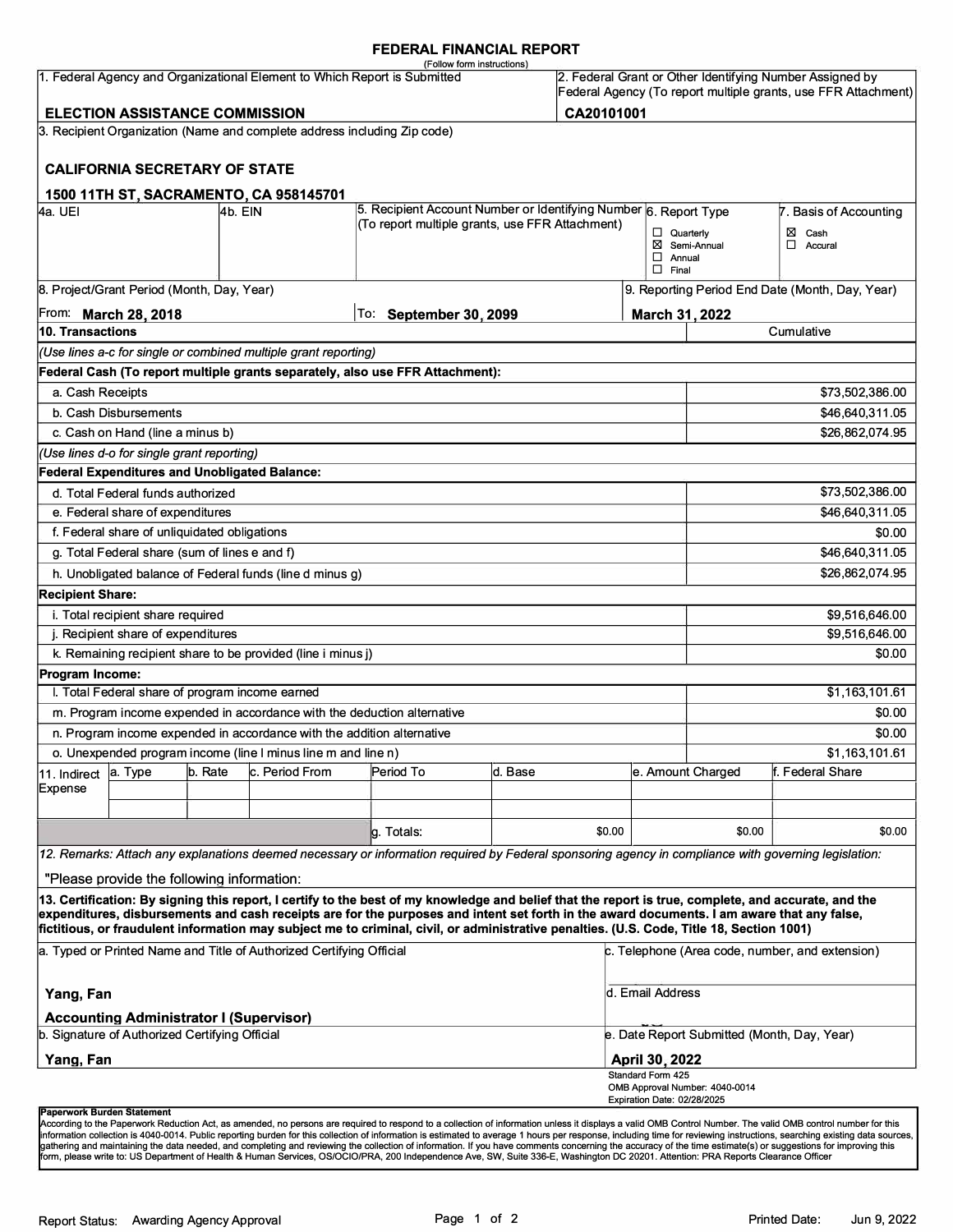| <b>FEDERAL FINANCIAL REPORT</b><br>(Additional Page)                                                                                                                                                                                                                                                                                    |  |  |  |
|-----------------------------------------------------------------------------------------------------------------------------------------------------------------------------------------------------------------------------------------------------------------------------------------------------------------------------------------|--|--|--|
| : ELECTION ASSISTANCE COMMISSION                                                                                                                                                                                                                                                                                                        |  |  |  |
| CA20101001                                                                                                                                                                                                                                                                                                                              |  |  |  |
| CALIFORNIA SECRETARY OF STATE                                                                                                                                                                                                                                                                                                           |  |  |  |
| 1500 11TH ST, SACRAMENTO, CA 958145701                                                                                                                                                                                                                                                                                                  |  |  |  |
|                                                                                                                                                                                                                                                                                                                                         |  |  |  |
|                                                                                                                                                                                                                                                                                                                                         |  |  |  |
|                                                                                                                                                                                                                                                                                                                                         |  |  |  |
| : March 31, 2022                                                                                                                                                                                                                                                                                                                        |  |  |  |
| : Awarding Agency Approval                                                                                                                                                                                                                                                                                                              |  |  |  |
| : "Please provide the following information:                                                                                                                                                                                                                                                                                            |  |  |  |
| State interest earned (current fiscal year): \$0.00<br>State interest expended (current fiscal year): \$0.00<br>Program income earned (current fiscal year): \$0.00<br>Program income earned breakdown (current fiscal year): \$0.00 Source: e.g. Sale of<br>registration list<br>Program income expended (current fiscal year): \$0.00 |  |  |  |
|                                                                                                                                                                                                                                                                                                                                         |  |  |  |

|                        |      | <b>Federal Agency Review</b> |  |
|------------------------|------|------------------------------|--|
| <b>Reviewer Name</b>   | ÷    |                              |  |
| Phone #                |      |                              |  |
| Email                  |      |                              |  |
| <b>Review Date</b>     |      |                              |  |
| <b>Review Comments</b> | - 11 |                              |  |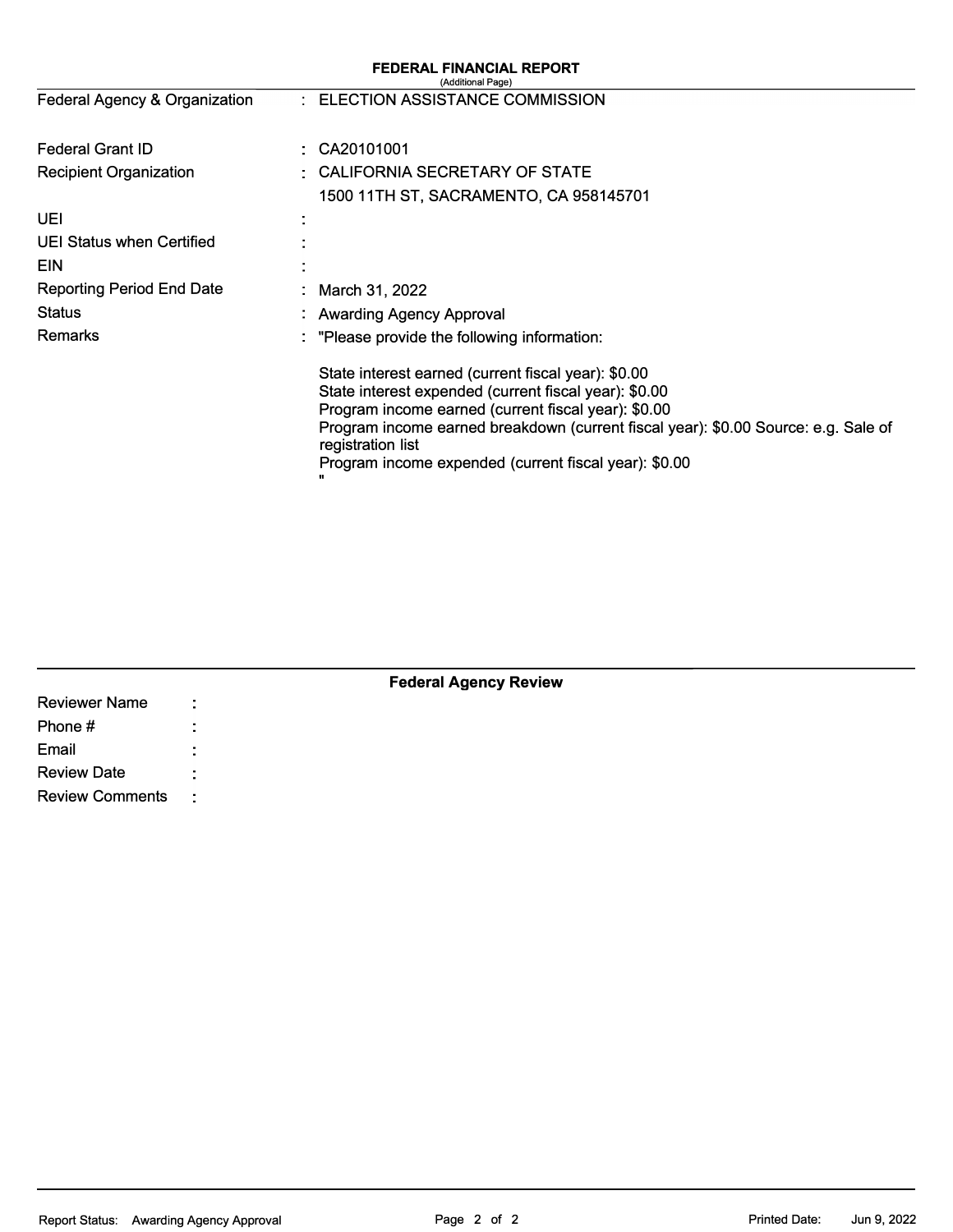# 2021-2022 EAC Progress Report

# 3. EAC Progress Report

#### **1. State or Territory:**

**California** 

# **2. Grant Number:**

CA20101001

## **3. Report:**

Semi-Annual (Oct 1 - March 31)

## **4. Grant:**

Election Security

#### **5. Reporting Period Start Date**

10/01/2021

#### **6. Reporting Period End Date**

03/31/2022

# 4. Progress and Narrative

7. Describe in detail what happened during this reporting period and explain how you implemented the approved grant activities in accordance with your State Plan/Program Narrative. (*Note: Your activities should align with your Grant Cost Categories Table.)*

 During this reporting period, the HAVA election security funding was used to (1) reimburse California counties in the form of county contracts to support county implementation of cyber security safeguards and associated infrastructure enhancements to protect against cyber risks and vulnerabilities, (2) reimburse California counties for the improve the administration of elections through the implementation of vote centers and associated voting process enhancements; and (3) support polling place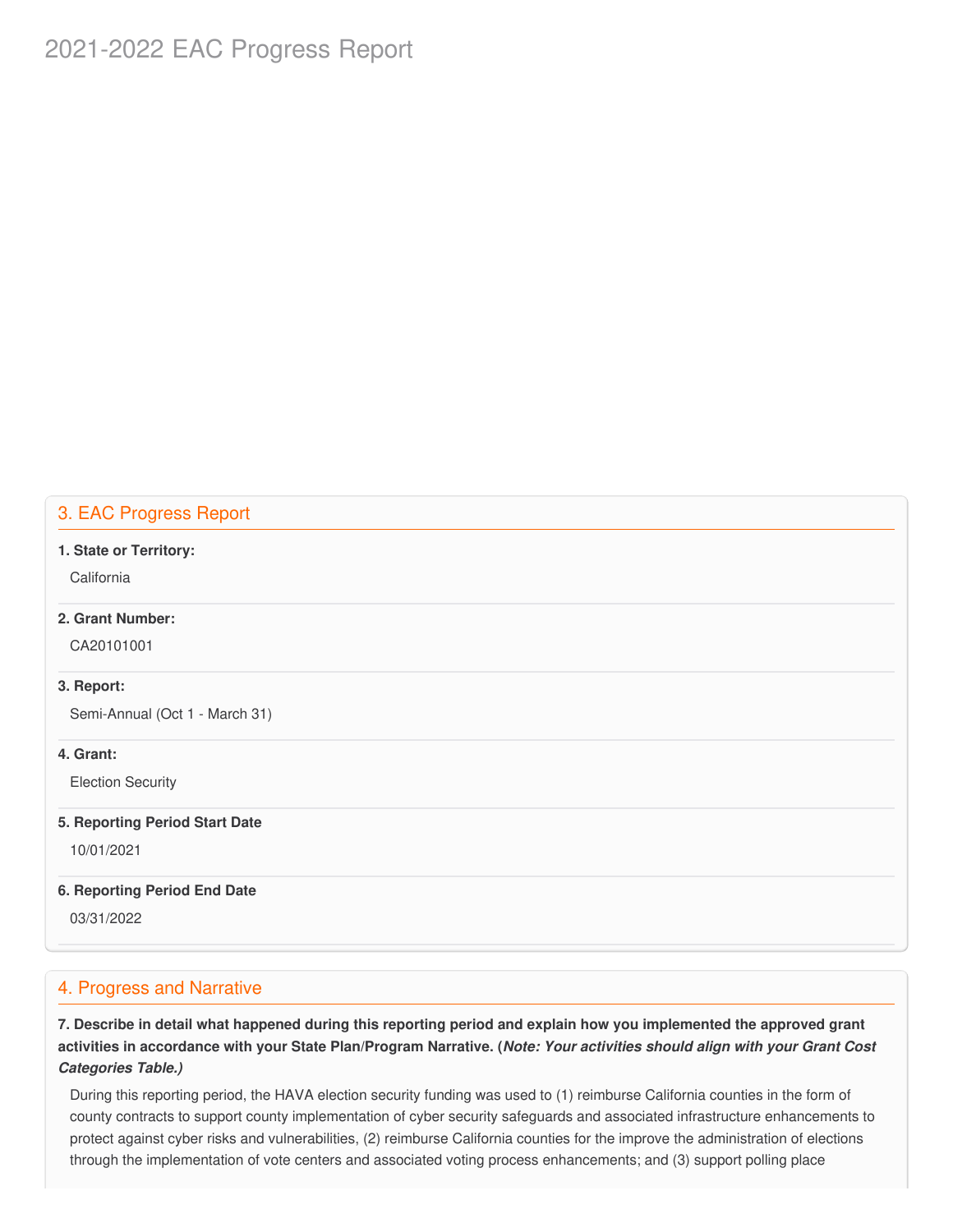accessibility through the training of counties on accessibility requirements and mitigations and providing support to counties to improve accessibility of polling places.

8. Describe any significant changes to your program during the project, including changes to your original State  **Plan/Program Narrative or favorable developments that improved program efficiency and/or service delivery.**

N/A

#### **9. Issues Encountered:**

Describe all major issues that arose during the implementation of the project and the reasons why established goals were not met, if applicable. Address each issue separately and describe whether and how the issues were resolved. Also,  **briefly discuss the implications of any unresolved issues or concerns.**

N/A

#### **10. Provide a description of any training conducted, including security training.**

 California counties were reimbursed for cyber security contracts that were provided to California's 58 counties in prior reporting periods. Under these contracts, counties are allowed to submit claims for reimbursement for the implementation of cyber security safeguards and associated infrastructure enhancements to protect against cyber risks and vulnerabilities. As a condition of receiving funds under the contract, counties must conduct a security assessment and conduct security awareness training for all staff. Training must include cyber security best practices, including how to recognize a phishing email, creating and maintaining strong passwords, utilizing multi-factor authentication, and avoiding dangerous applications. HAVA staff ensured that for any claims of reimbursement during the reporting period, the appropriate cyber security training took place during review of the claims for reimbursement.

 In addition, polling place accessibility training of counties on accessibility requirements and mitigations was provided to California's 58 counties.

## **11. Subgrants:**

## **Did your office provide subawards to local jurisdictions during this reporting period?**

Yes

## **12. Describe the activities carried out by your subgrantees during the reporting period.**

 California counties were reimbursed for purchasing voting equipment, cyber security enhancements, implementing vote centers to improve the administration of elections and improving accessibility for voters.

#### **Provide a breakdown of aggregate subawards expenditures across major categories.**

 Voting Equipment : [\\$60,943.02](https://60,943.02) Security : \$[50,000.00](https://50,000.00) Other (Specify above) : [\\$157,884.36](https://157,884.36) Other (Specify above) : [\\$11,211.25](https://11,211.25) Total : [\\$280038.63](https://280038.63)

#### **13. Match:**

#### **Describe how you are meeting or have met the matching requirement.**

California authorized \$46.1 million in the FY 20-21 state General Fund budget to satisfy the match requirement.

14. Report on the number and type of articles of voting equipment obtained with the funds. Include the amount expended  **on the expenditure table.**

- 1 Big bell Alert System HAVA Equipment Purchase for Polling/ Voting Locations
- 1 Safety Yellow Delineator for ADA Parking, Curbside Voting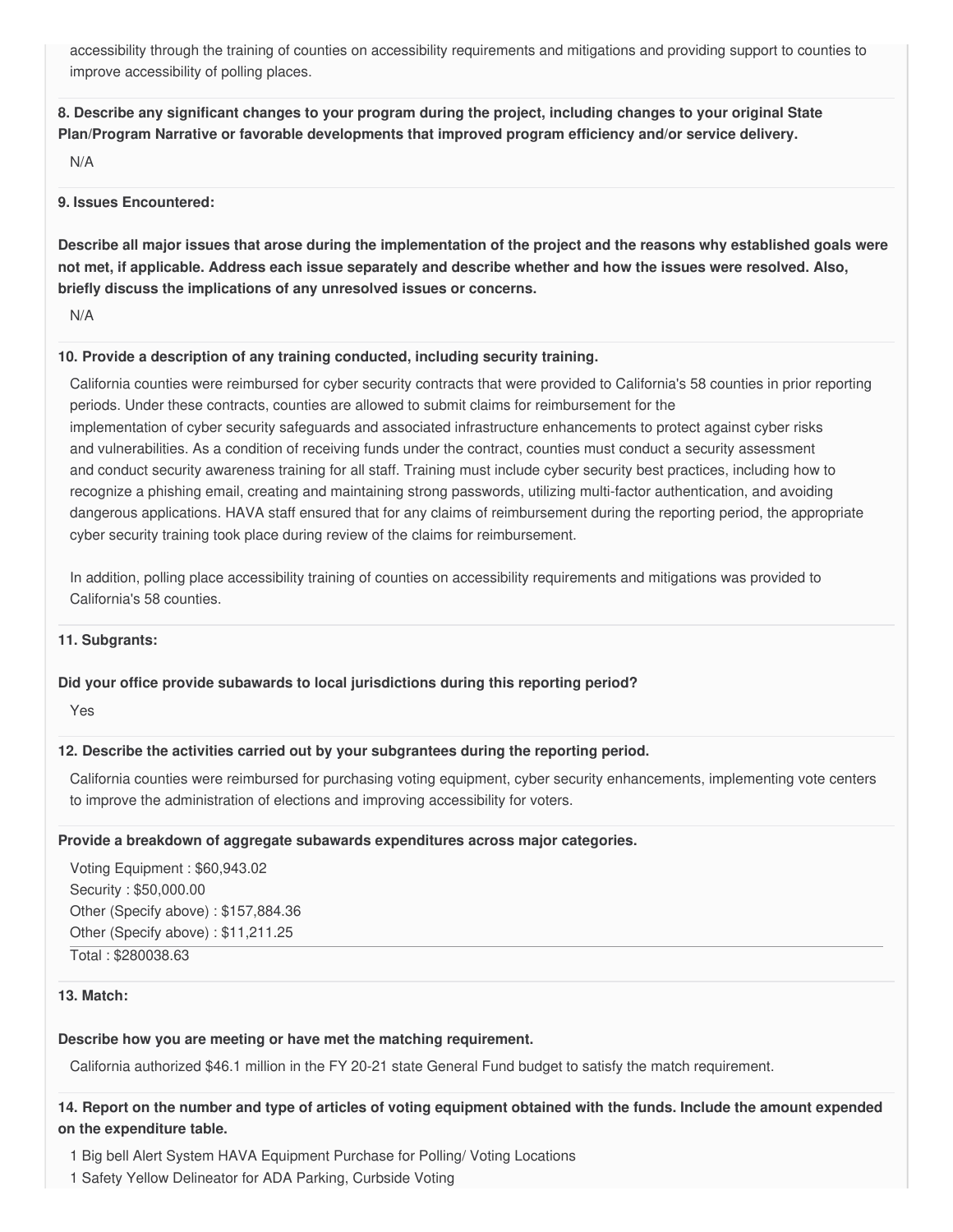# 5. Expenditures

# **15. Current Period Amount Expended and Unliquidated Obligations**

# **GRANT COST CATEGORIES - FEDERAL**

Subgrants: : \$280039

 Total : \$280039 **Comments:**

## **16. GRANT COST CATEGORIES - MATCH**

Subgrants: : \$9516646

Total : \$9516646

**Comments:** Match reported previously.

# 7. Expenditures

#### **17. Confirm Total Grant Expenditure Amounts**

 Federal : \$[280,038.63](https://280,038.63) Match : \$[9,516,646.00](https://9,516,646.00)

Total : [\\$9796684.63](https://9796684.63)

 **OMB CONTROL NUMBER: 3265-0020**

# 8. Certification

 **Name and Contact of the authorized certifying official of the recipient.**

**First Name**

Jessica

# **Last Name**

Godina

**Title**

HAVA Coordinator

**Phone Number** 

**Email Address**